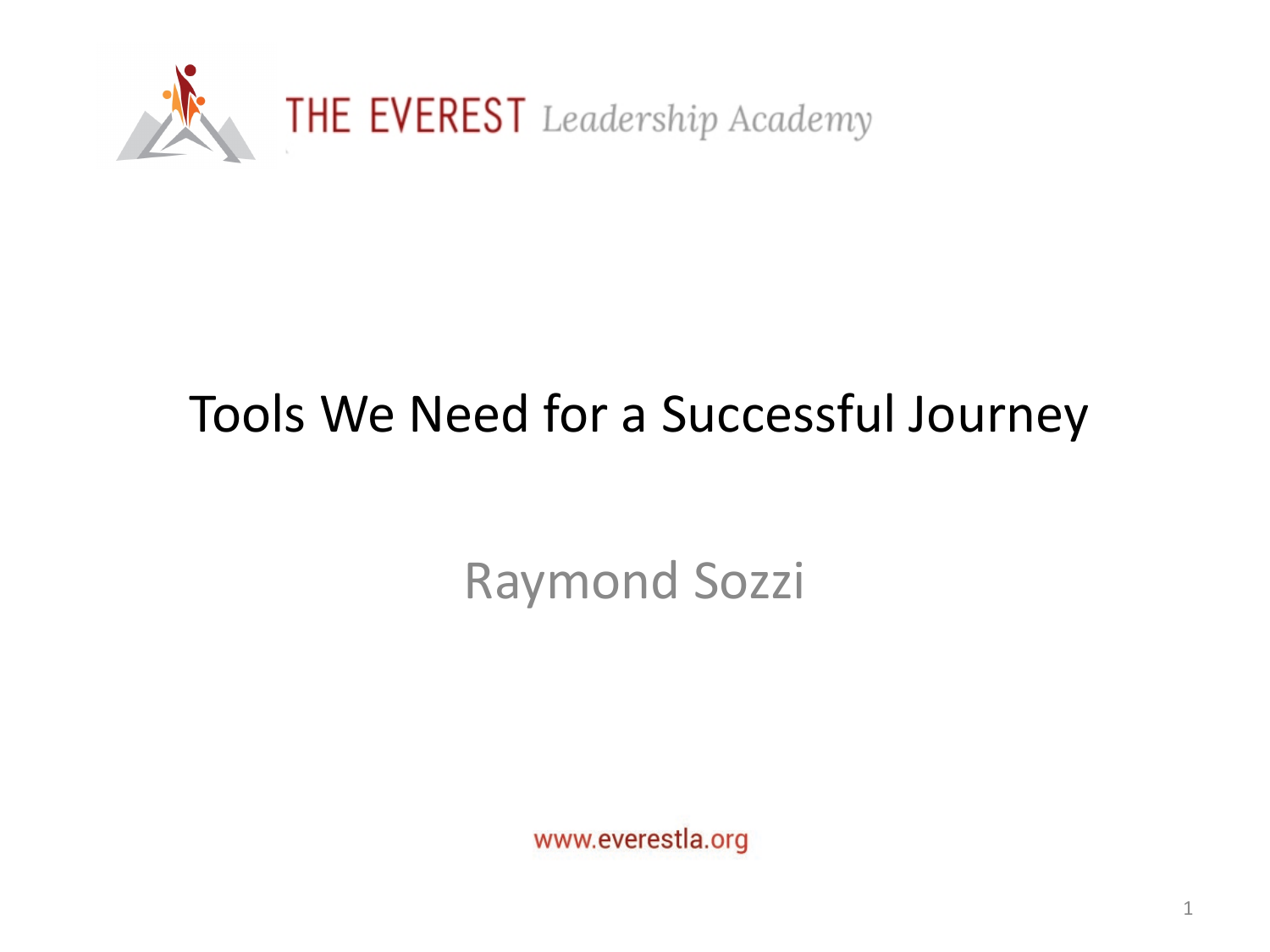

# Love of Self

"*Before we can ask others to love us, we must love ourselves. Before we can ask others to believe in us, we must believe in ourselves"*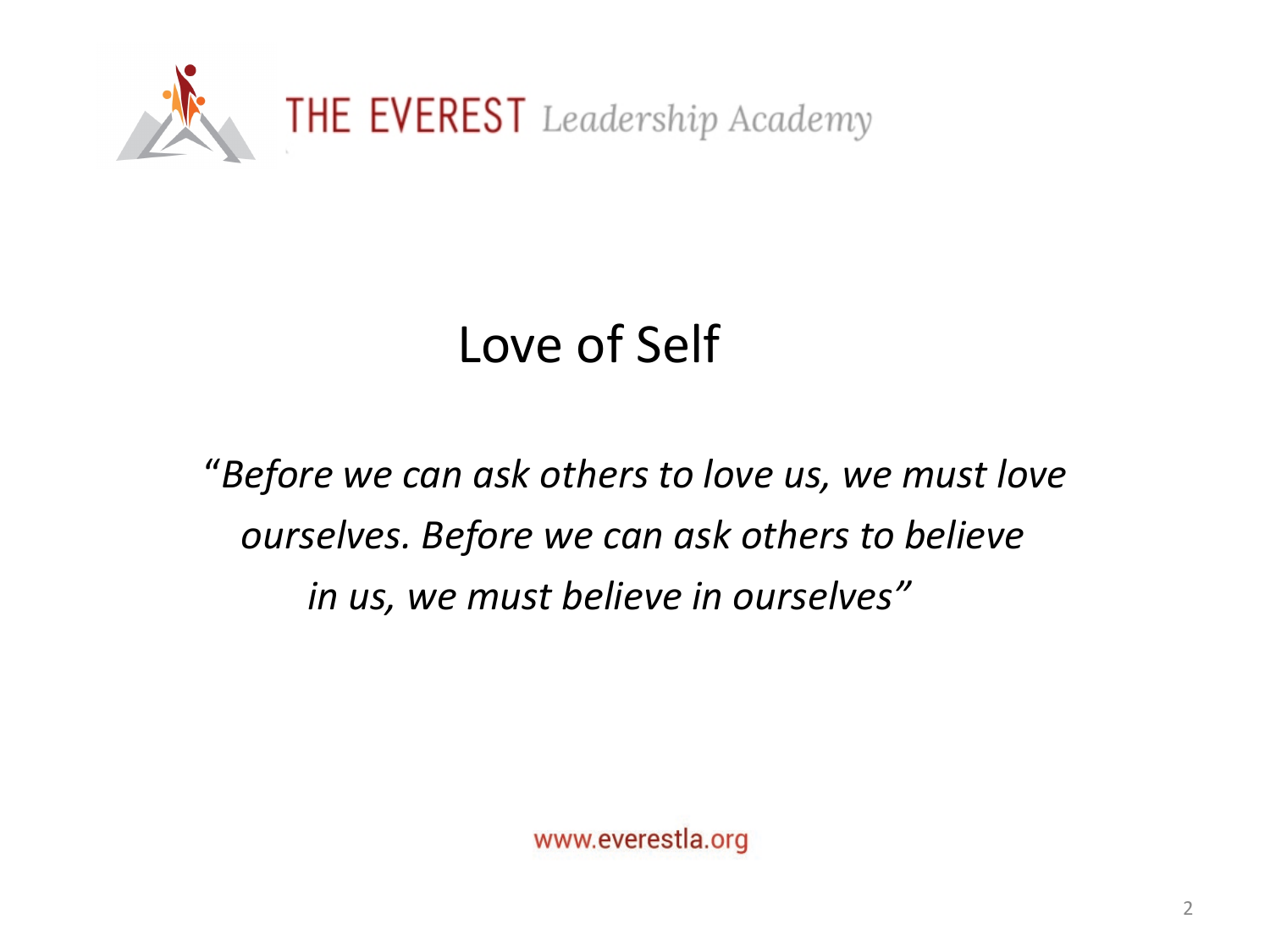

# Education

"*We must master the classroom lessons, but that's not enough. We must develop a lifelong love of learning and never let our minds be idle. Be a voracious reader and learn from those who have succeeded"*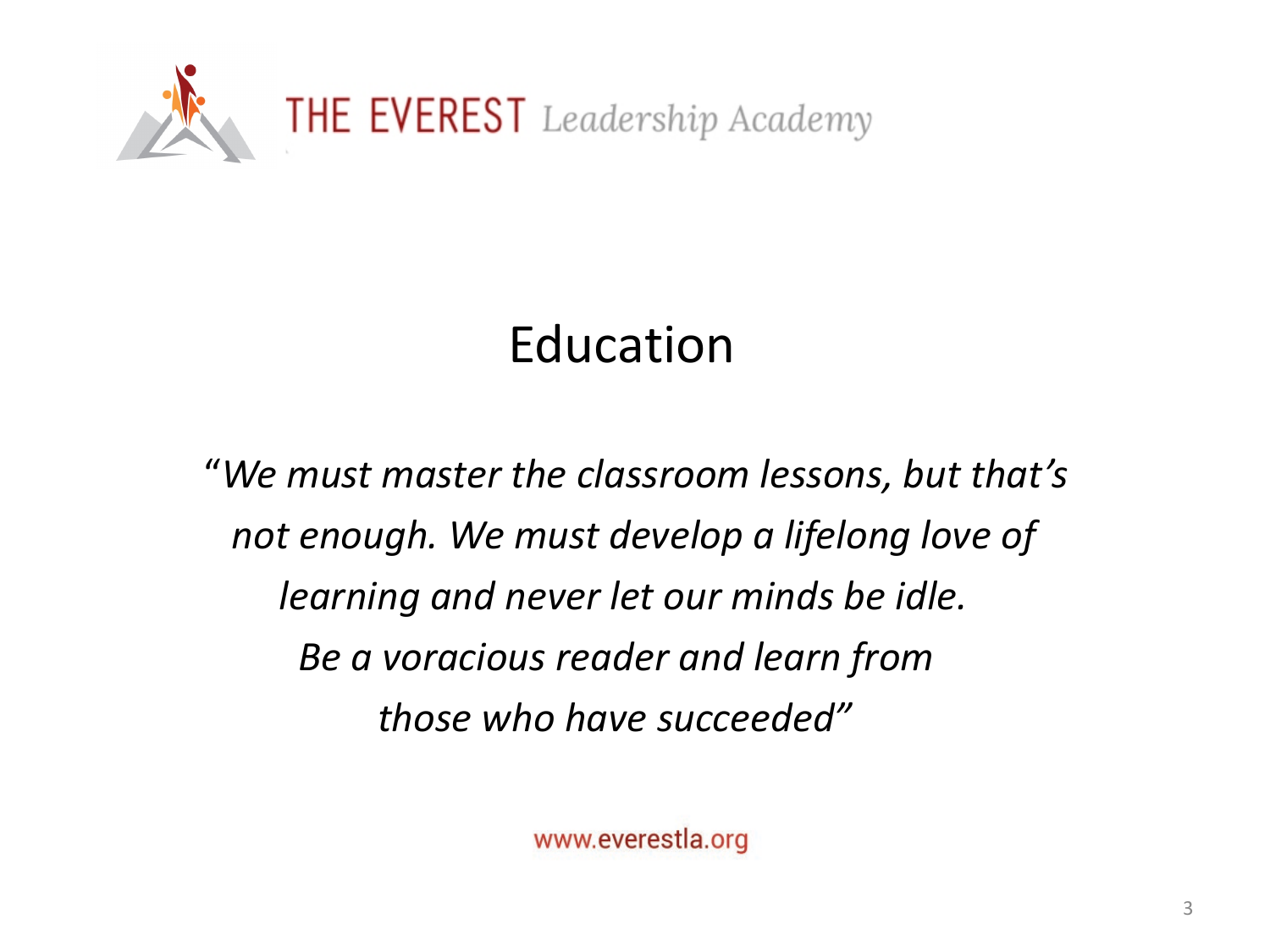

## Hard Work

"*Work hard and work smart. A work ethic that promotes passion and pride in all you do sets you apart from the crowd and can take you very, very far"*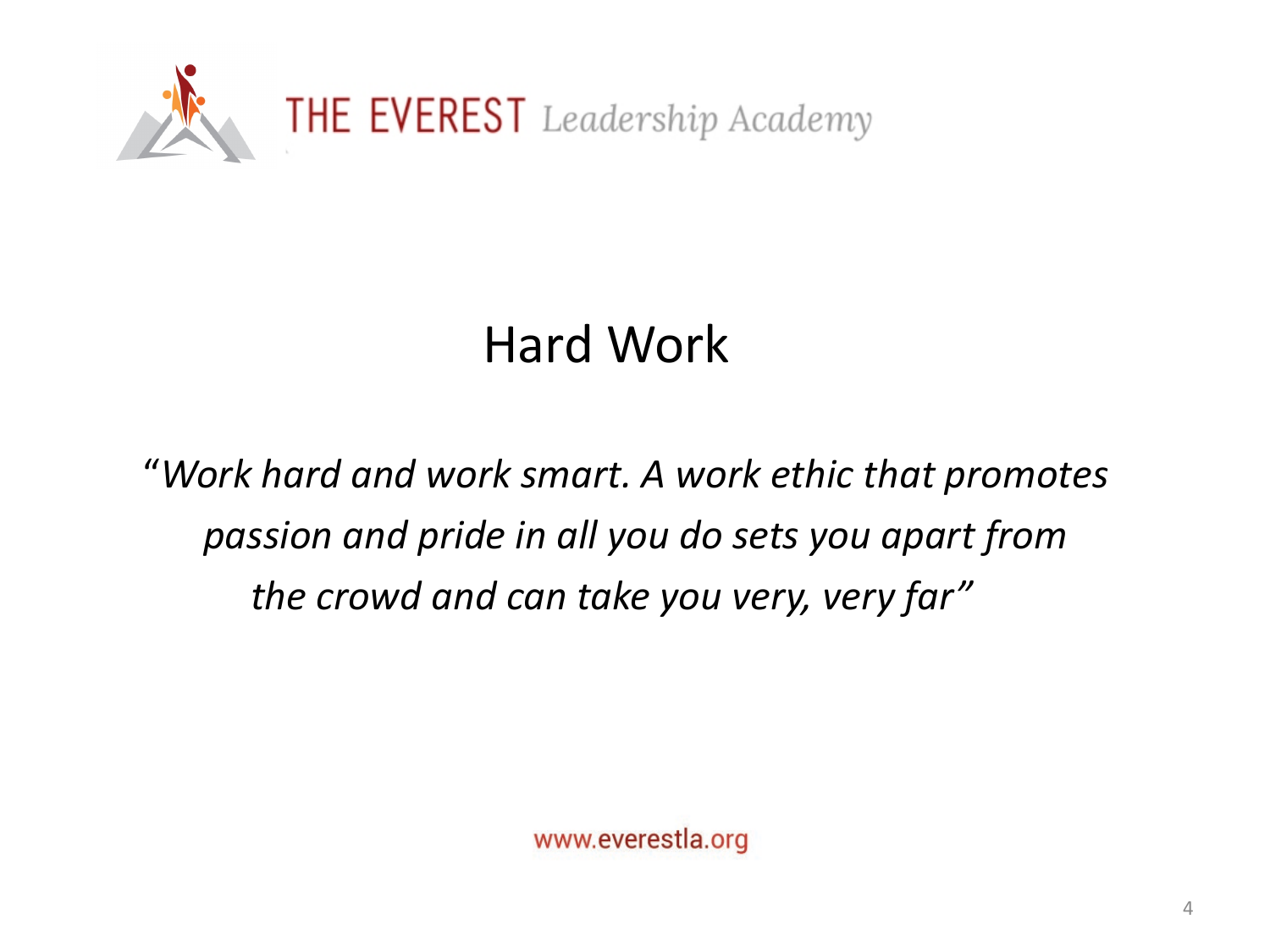

#### Persistence

#### "It takes failure to succeed. Don't be stopped by *setbacks, because they are essential to success"*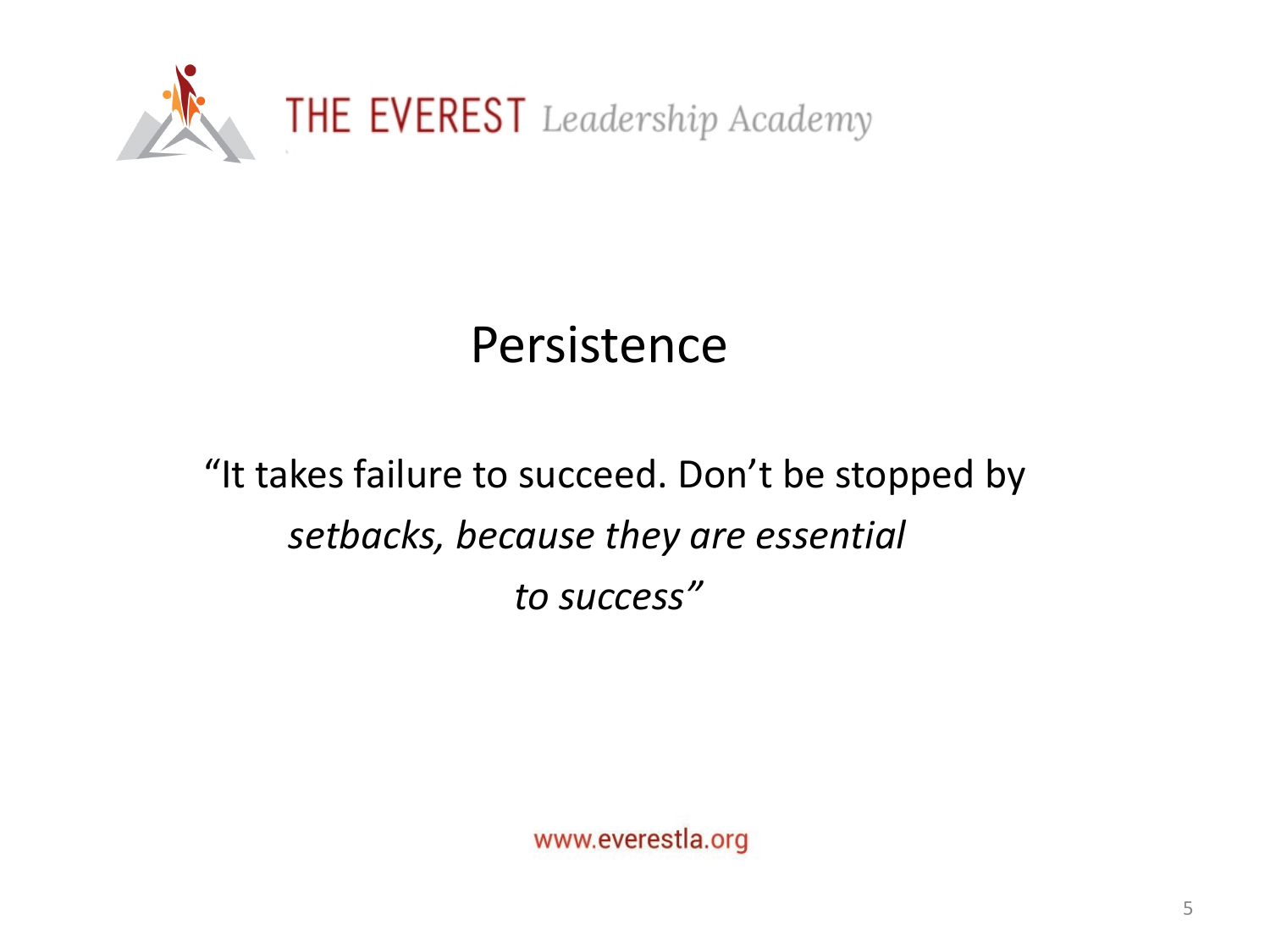

### Respect for Others

"Honor the efforts and accomplishments of everyone *you meet, because everyone has accomplished something. Every individual you meet is worthy of respect"*